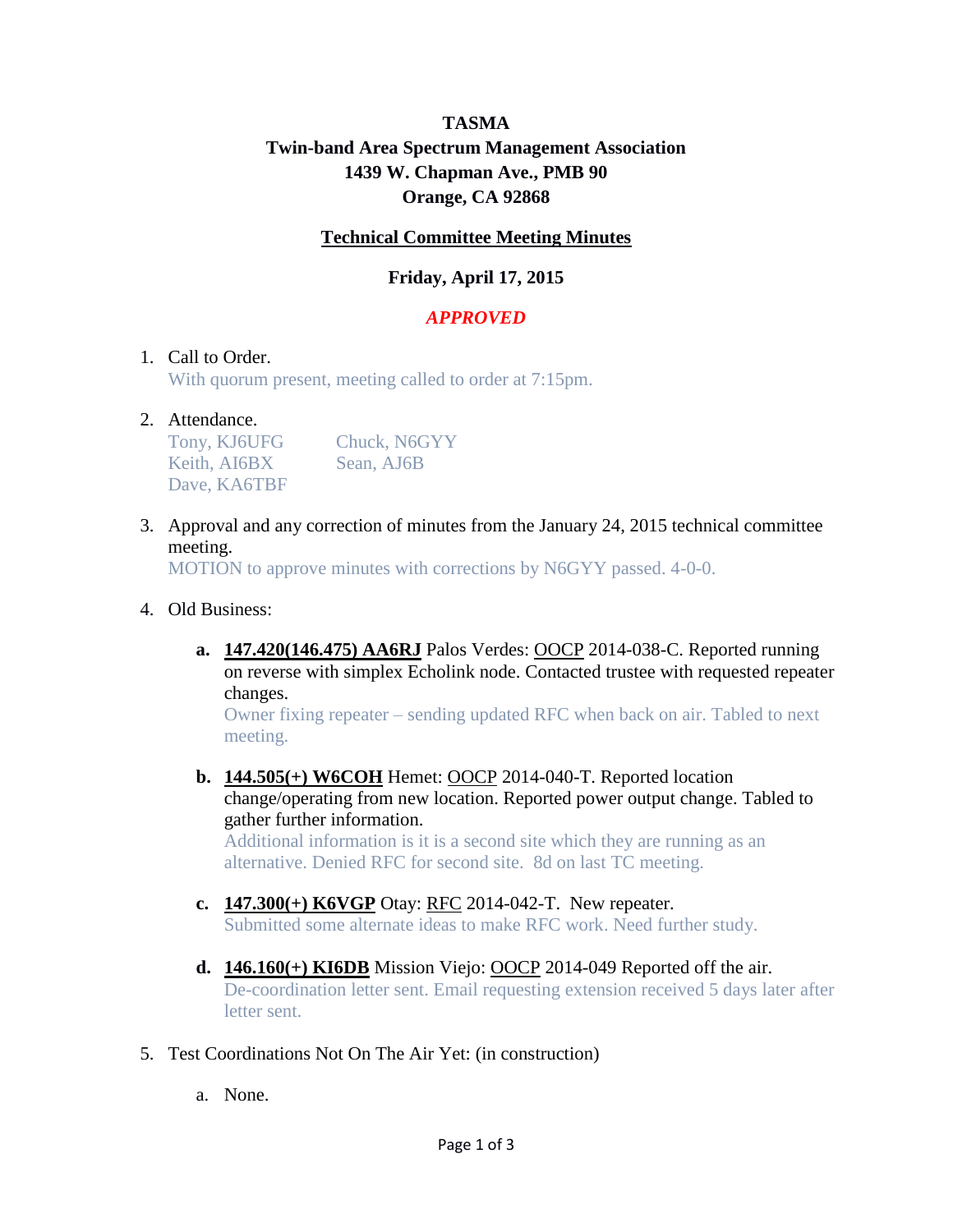- 6. Test Coordinations On The Air:
	- a. **146.760(-) KD6QLT** Palm Springs: RFC Update 2013-065d-C. New repeater in test coordination test ending 3-2015. MOTION to issue final coordination by Tony passed. 4-0-0.
	- b. **145.260 (-) AI6BX** Redlands: RFC 2014-028-D. New Repeater in test coordination ending in 3/2015. MOTION to issue final coordination by Tony passed. 4-0-0.
	- c. **147.645(-) K6RIA** Rialto: RFC 2014-029-D. New Repeater in test coordination ending in 3/2015. MOTION to issue final coordination by Tony passed. 4-0-0.
	- d. **146.025(+) W6ECS** Hesperia: RFC 2014-035-D. New Repeater in test coordination ending in 3/2015. MOTION to issue final coordination by Tony passed. 4-0-0.
	- e. **146.160(+) KA6TBF** Mission Viejo: RFC 2014-048-C. New Repeater in test coordination ending in 11/2015. No action required.
- 7. Coordination Waiting List:

|  | Date:                  | <b>Expire:</b> | <b>Call Sign:</b> | RFC: | <b>Location:</b>              |
|--|------------------------|----------------|-------------------|------|-------------------------------|
|  | a. $12/01/2012$ 3/2015 |                | W6NUT             |      | 2012-009em Contractor's Point |

*Waiting list applicants remain on the waiting list for one year per waiting list guidelines.*

MOTION to remove expired waiting list RFCs by N6GYY passed.. 4-0-0

- 8. New Business:
	- a. **144.895(+) KF6ZTY** Palos Verdes: Complaint 2015-003. User interference from Lake Elsinore users.

Suggested that we cannot control users. PV repeater needs to show coordination at current location or move back to original coordinates.

- b. **146.670(-) KD6AFA** Mt. Lukens: RFC 2015-007. Location change. Tony assigned to do study.
- c. **147.615(-) KC6BEU** Running Springs: Complaint 2015-010. Laguna users interfering.

Similar issue to Lake Elsinore group, if a user is causing harmful interference, then turn over to official observer.